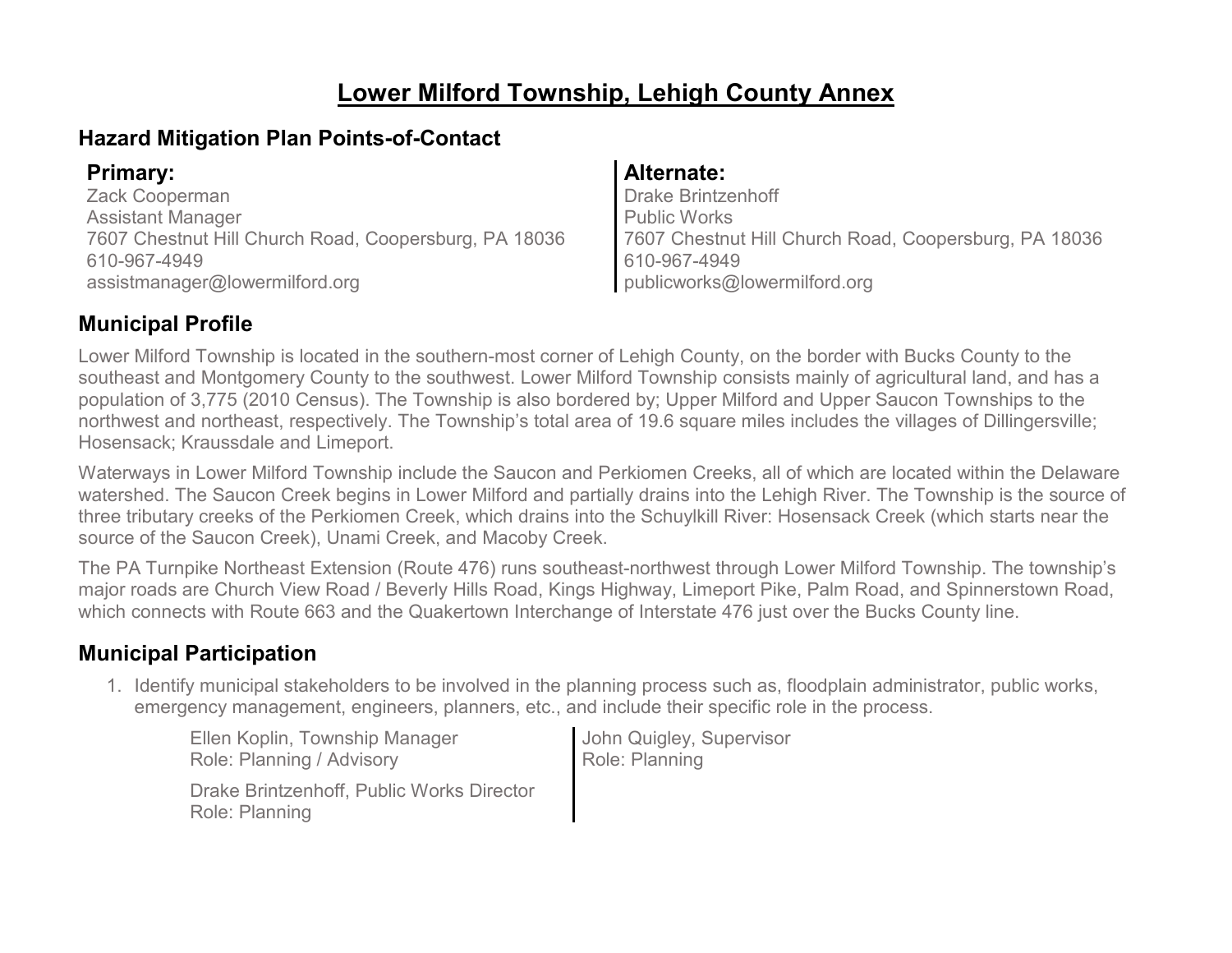## **Municipal Participation –** *continued*

2. Identify community stakeholders such as; neighborhood groups, religious groups, major employers / businesses, etc., that will be informed and / or involved in the planning process and describe how they will be involved.

Lower Milford Residents Association

3. Describe how the public **will be engaged** in the current planning process examples, newsletters, social media, etc., **and how they were engaged** since the 2013 Hazard Mitigation Plan.

| Website            | Facebook                 |
|--------------------|--------------------------|
| <b>Newsletters</b> | <b>Township meetings</b> |

## **Compliance with the National Flood Insurance Program (NFIP)**

| <b>Topic</b>                                                                                                                                      | Identify source of information, if<br>different from the one listed.  | <b>Additional Comments</b>                                              |
|---------------------------------------------------------------------------------------------------------------------------------------------------|-----------------------------------------------------------------------|-------------------------------------------------------------------------|
| <b>1. Staff Resources</b>                                                                                                                         |                                                                       |                                                                         |
| Is the Community Floodplain Administrator (FPA) or NFIP Coordinator certified?                                                                    | <b>Community FPA</b>                                                  | <b>No</b>                                                               |
| Is floodplain management an auxiliary function?                                                                                                   | <b>Community FPA</b>                                                  |                                                                         |
| Provide an explanation of NFIP administration services (e.g., permit review, GGIS,<br>education or outreach, inspections, engineering capability) | <b>Community FPA</b>                                                  | The zoning ordinance prohibits new<br>structures within the floodplain. |
| What are the barriers to running an effective NFIP program in the community, if any?                                                              | <b>Community FPA</b>                                                  |                                                                         |
| 2. Compliance History                                                                                                                             |                                                                       |                                                                         |
| Is the community in good standing with the NFIP?                                                                                                  | State NFIP Coordinator, FEMA NFIP<br>Specialist, or community records | Yes                                                                     |
| Are there any outstanding compliance issues (i.e., current violations)?                                                                           |                                                                       | <b>No</b>                                                               |
| When was the most recent Community Assistance Visits (CAV) or Community<br>Assistance Contact (CAC)?                                              |                                                                       | ?                                                                       |
| Is a CAV or CAC scheduled or needed?                                                                                                              |                                                                       | $\gamma$                                                                |
| 3. Regulation                                                                                                                                     |                                                                       |                                                                         |
| When did the community enter the NFIP?                                                                                                            | <b>NFIP Community Status Book</b>                                     | Unknown                                                                 |
| Are the Flood Insurance Rate Maps (FIRMs) digital or paper?<br>How are residents assisted with mapping?                                           | <b>Community FPA</b>                                                  | Paper-overlay on zoning map                                             |
| Do floodplain regulations meet or exceed FEMA or State minimum requirements?<br>If so, in what ways?                                              | <b>Community FPA</b>                                                  | <b>County GIS prohibits structures</b>                                  |
| Describe the permitting process                                                                                                                   | Community FPA, State, FEMA NFIP                                       | Driveways, etc. are reviewed by the<br>zoning hearing board             |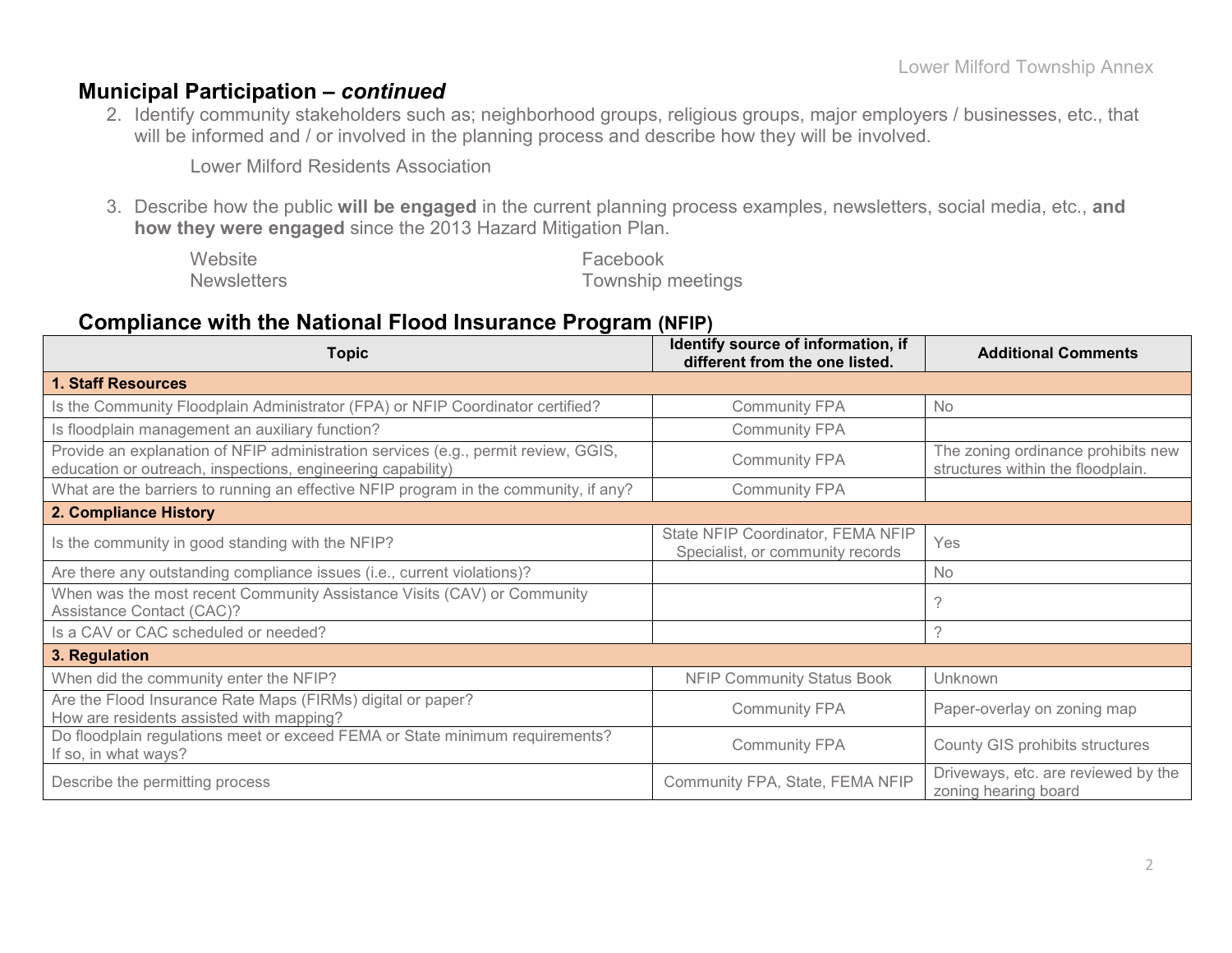## **Compliance with the National Flood Insurance Program (NFIP) –** *continued*

| <b>Topic</b>                                                                                                                                     | Identify source of information, if<br>different from the one listed.     | <b>Additional Comments</b> |
|--------------------------------------------------------------------------------------------------------------------------------------------------|--------------------------------------------------------------------------|----------------------------|
| <b>4. Insurance Summary</b>                                                                                                                      |                                                                          |                            |
| How many NFIP policies are in the community?<br>What is the total premium and coverage?                                                          | State NFIP Coordinator or<br><b>FEMA NFIP Specialist</b>                 | Unknown                    |
| How many claims have been paid in the community? What is the total amount of<br>paid claims? How many substantial damage claims have there been? | FEMA NFIP or<br><b>Insurance Specialist</b>                              | Unknown                    |
| How many structures are exposed to flood risk within the community?                                                                              | <b>Community FPA or GIS Analyst</b>                                      | Approx. 100                |
| Describe any areas of flood risk with limited NFIP policy coverage                                                                               | Community FPA or<br><b>FEMA Insurance Specialist</b>                     |                            |
| 5. Community Rating System (CRS)                                                                                                                 |                                                                          |                            |
| Does the community participate in CRS?                                                                                                           | Community FPA, State, or FEMA NFIP                                       | <b>No</b>                  |
| If so, what is the community's CRS Class Ranking?                                                                                                | Flood Insurance Manual<br>(http://www.fema.gov/floodinsurancemanual.gov) | N/A                        |
| What categories and activities provide CRS points and how can the Class be<br>improved?                                                          |                                                                          | N/A                        |
| Does the plan include CRS planning requirements?                                                                                                 | Community FPA, FEMA CRS<br>Coordinator, or ISO representative            | N/A                        |

## **Community Assets**

Community assets are defined to include anything that is important to the character as well as the function of a community, and can be described in four categories, they are; people, economy, natural environment and built environment. Please identify the community assets and location under each category.

- **1. People**
	- Concentrations of vulnerable populations such as the elderly, physically or mentally disabled, non-English speaking, and the medically or chemically dependent.

Village of Limeport

 Types of visiting populations where large numbers of people are concentrated such as visitors for special events and students.

N/A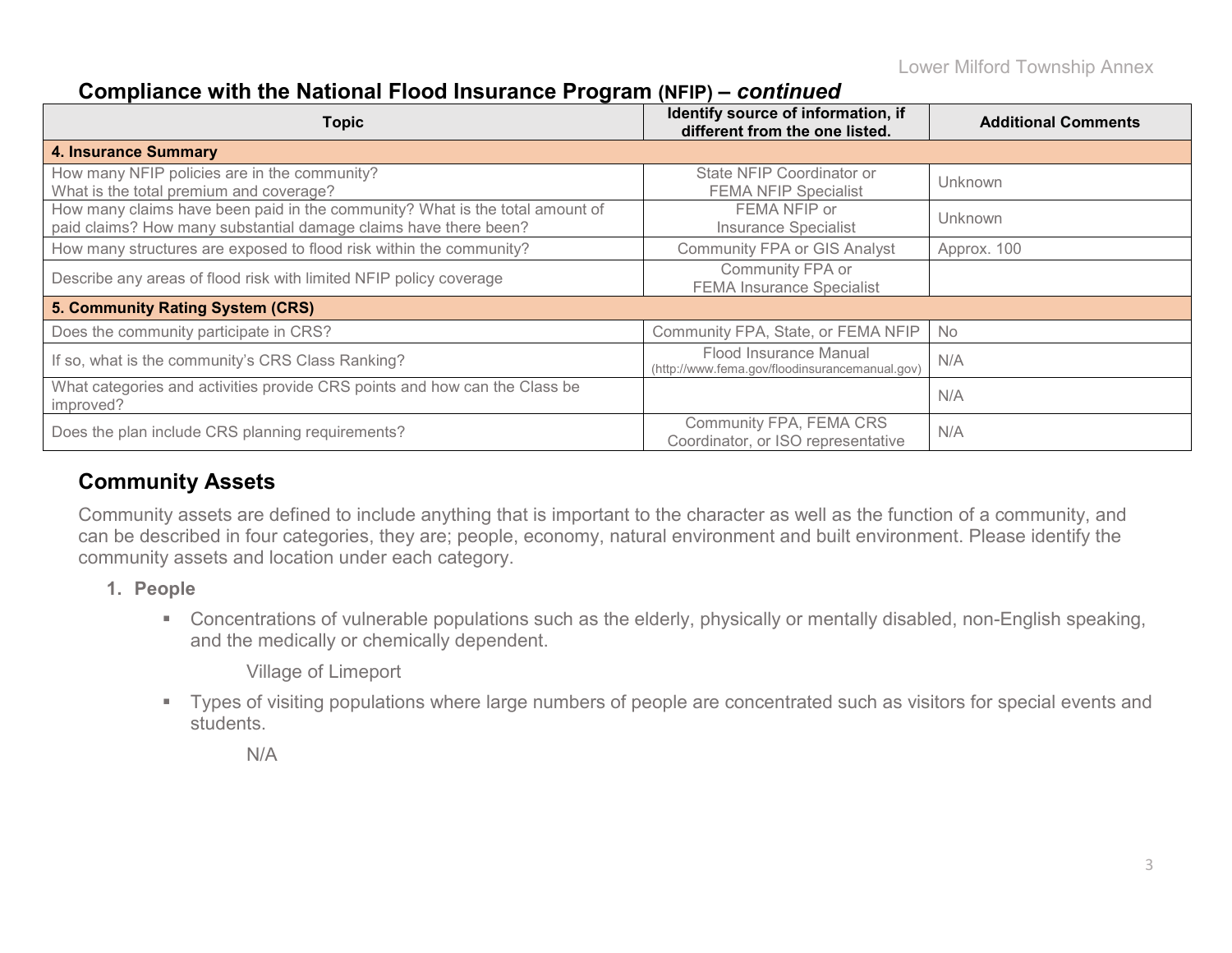## **Community Assets –** *continued*

**2. Economy**

Major employers, primary economic sectors such as agriculture and commercial centers where losses would have a severe impact on the community.

Schantz Greenhouse

### **3. Natural Environment**

Those areas / features that can provide protective functions that reduce the magnitude of hazard events such as, wetlands or riparian areas, and other environmental features important to protect.

Lower Milford Marsh Hosensack Marsh

### **4. Built Environment**

 Existing structures such as, concentrations of buildings that may be more vulnerable to hazards based on location, age, construction type and / or condition of use.

Village of Limeport

**Infrastructure systems such as water and wastewater facilities, power utilities, transportation systems,** communication systems, energy pipelines and storage.

Limeport Wastewater Treatment Facility

 High potential loss facilities such as, dams, locations that house hazardous materials, military and / or civilian defense installations.

Powder Valley Dam Schantz Greenhouse PPL / First Energy Switch yard

 Critical facilities such as, hospitals, medical facilities, police and fires stations, emergency operations centers, shelters, schools and airports / heliports.

Lower Milford Fire Co. Former Lower Milford Elementary School (shelter) Township building

Cultural / historical resources such as, museums, parks, stadiums, etc.

Limeport Stadium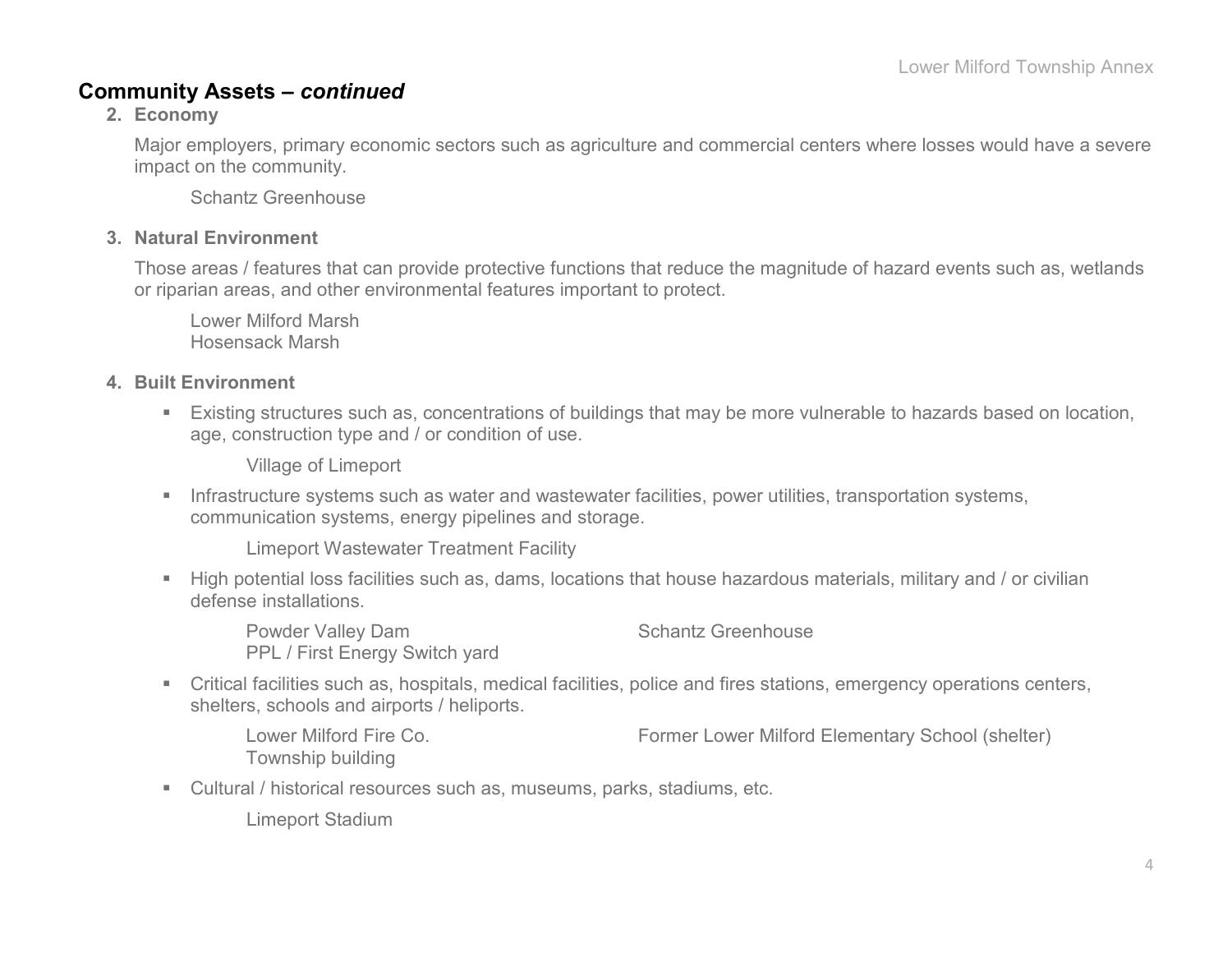# **Capability Assessment**

|              |                                                               |                       | <b>Status</b>                                                |                      |                                                     | <b>Effect on</b><br><b>Hazard Loss</b>                 |                                                               | Has the 2013                                                                                            | How can                                                                    |                                      |
|--------------|---------------------------------------------------------------|-----------------------|--------------------------------------------------------------|----------------------|-----------------------------------------------------|--------------------------------------------------------|---------------------------------------------------------------|---------------------------------------------------------------------------------------------------------|----------------------------------------------------------------------------|--------------------------------------|
| Capability   | <b>Regulatory</b><br><b>Tools</b><br>✓<br><b>Programs</b>     | Place<br>$\mathbf{u}$ | <b>Date</b><br><b>Adopted</b><br><b>or</b><br><b>Updated</b> | Development<br>Under | Department /<br><b>Agency</b><br><b>Responsible</b> | <b>Reduction:</b><br>-Supports<br>-Neutral<br>-Hinders | <b>Change since</b><br>2013 Plan?<br>+ Positive<br>- Negative | <b>Plan been</b><br>integrated<br>into the<br><b>Regulatory</b><br><b>Tool/Program</b><br>? If so, how? | these<br>capabilities<br>be expanded<br>and improved<br>to reduce<br>risk? | <b>Additional</b><br><b>Comments</b> |
|              | Comprehensive Plan                                            | $\times$              | 2005                                                         |                      | Planning<br>Commission                              | support                                                | positive                                                      | <b>No</b>                                                                                               | Funding                                                                    | revised<br>2017-12/17                |
|              | Capital Improvement Plan                                      |                       |                                                              | $\times$             | Board of<br>Supervisors                             | neutral                                                | none                                                          | <b>No</b>                                                                                               | Funding                                                                    |                                      |
|              | Economic Development Plan                                     |                       |                                                              |                      |                                                     |                                                        |                                                               |                                                                                                         |                                                                            |                                      |
|              | Continuity of Operations Plan                                 |                       |                                                              | $\times$             | Emergency<br>management                             |                                                        |                                                               | <b>No</b>                                                                                               |                                                                            |                                      |
|              | Stormwater Management Plan /<br>Ordinance                     | $\times$              | act 167                                                      |                      | Planning<br>Commission                              |                                                        |                                                               | <b>No</b>                                                                                               |                                                                            | Saucon and<br>Perkiomen<br>creeks    |
| Regulatory   | Open Space Management Plan<br>(or Parks/Rec., Greenways Plan) | $\mathsf X$           |                                                              |                      | Recreation &<br>Open Space<br><b>Board</b>          |                                                        |                                                               | <b>No</b>                                                                                               |                                                                            |                                      |
| Planning &   | <b>Natural Resource Protection Plan</b>                       | $\times$              | zoning<br>ordinance<br>2009                                  |                      | <b>Zoning Board</b>                                 | supports                                               |                                                               | <b>No</b>                                                                                               |                                                                            |                                      |
| $\leftarrow$ | <b>Transportation Plan</b>                                    |                       | part of<br>comp<br>plan                                      |                      |                                                     |                                                        |                                                               | <b>No</b>                                                                                               |                                                                            |                                      |
|              | <b>Historic Preservation Plan</b>                             | $\times$              | zoning<br>ordinance<br>2009                                  |                      | <b>Zoning Board</b><br>and Historical<br>Committee  |                                                        |                                                               | <b>No</b>                                                                                               |                                                                            |                                      |
|              | Floodplain Management Plan                                    | $\times$              | 2000 &<br>2009                                               |                      |                                                     |                                                        |                                                               | <b>No</b>                                                                                               |                                                                            |                                      |
|              | <b>Farmland Preservation</b>                                  |                       | comp<br>plan                                                 |                      |                                                     |                                                        |                                                               | <b>No</b>                                                                                               |                                                                            |                                      |
|              | <b>Evacuation Plan</b>                                        |                       |                                                              |                      |                                                     |                                                        |                                                               | <b>No</b>                                                                                               |                                                                            |                                      |
|              | Disaster Recovery Plan                                        |                       |                                                              |                      |                                                     |                                                        |                                                               | <b>No</b>                                                                                               |                                                                            |                                      |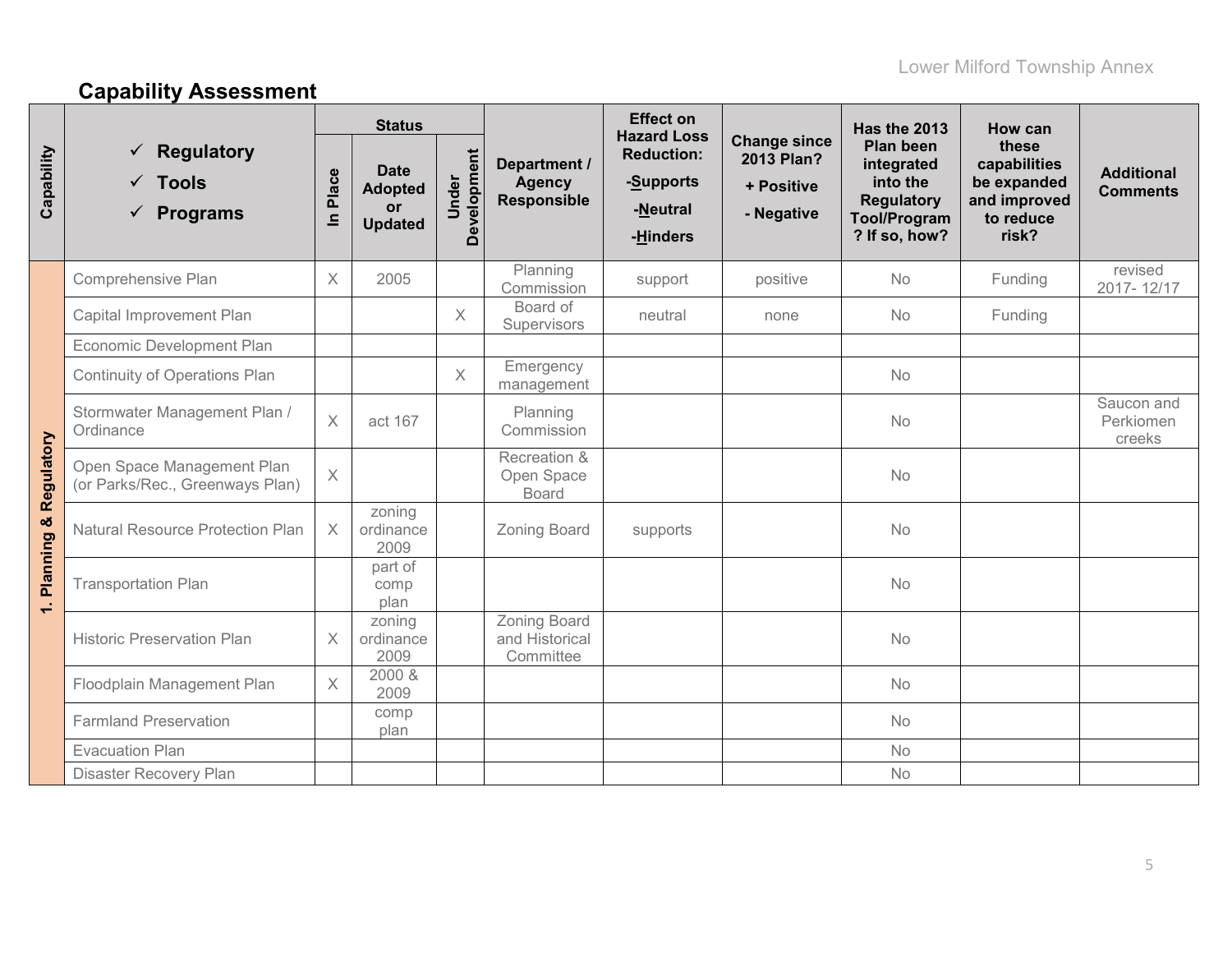|                          |                                                                                            |            | <b>Status</b>                                         |                      |                                                     | <b>Effect on</b>                                                             |                                                                      | <b>Has the 2013</b>                                                                              | How can                                                                    |                                      |
|--------------------------|--------------------------------------------------------------------------------------------|------------|-------------------------------------------------------|----------------------|-----------------------------------------------------|------------------------------------------------------------------------------|----------------------------------------------------------------------|--------------------------------------------------------------------------------------------------|----------------------------------------------------------------------------|--------------------------------------|
| Capability               | <b>Regulatory</b><br>$\checkmark$<br>$\checkmark$ Tools<br><b>Programs</b><br>$\checkmark$ | Place<br>드 | <b>Date</b><br><b>Adopted</b><br>or<br><b>Updated</b> | Under<br>Development | Department /<br><b>Agency</b><br><b>Responsible</b> | <b>Hazard Loss</b><br><b>Reduction:</b><br>-Supports<br>-Neutral<br>-Hinders | <b>Change since</b><br><b>2013 Plan?</b><br>+ Positive<br>- Negative | Plan been<br>integrated<br>into the<br><b>Regulatory</b><br><b>Tool/Program</b><br>? If so, how? | these<br>capabilities<br>be expanded<br>and improved<br>to reduce<br>risk? | <b>Additional</b><br><b>Comments</b> |
|                          | <b>Hazard Mitigation Plan</b>                                                              |            |                                                       |                      |                                                     |                                                                              |                                                                      | No                                                                                               |                                                                            |                                      |
|                          | <b>Emergency Operations Plan</b>                                                           | X          | 2012                                                  |                      |                                                     |                                                                              |                                                                      | <b>No</b>                                                                                        |                                                                            |                                      |
|                          | <b>Zoning Regulations</b>                                                                  | $\times$   | 2009                                                  |                      |                                                     |                                                                              |                                                                      | <b>No</b>                                                                                        |                                                                            |                                      |
| Regulatory<br>ೲ          | <b>Floodplain Regulations</b>                                                              |            | zoning<br>ordinance                                   |                      |                                                     |                                                                              |                                                                      | <b>No</b>                                                                                        |                                                                            |                                      |
|                          | <b>NFIP Participation</b>                                                                  | X          |                                                       |                      |                                                     |                                                                              |                                                                      | <b>No</b>                                                                                        |                                                                            |                                      |
|                          | <b>Building Code</b>                                                                       | $\times$   | 2004                                                  |                      |                                                     |                                                                              |                                                                      | <b>No</b>                                                                                        |                                                                            |                                      |
| Planning                 | Fire Code                                                                                  |            | building<br>code                                      |                      |                                                     |                                                                              |                                                                      | <b>No</b>                                                                                        |                                                                            |                                      |
| $\overline{\phantom{0}}$ | Other                                                                                      |            |                                                       |                      |                                                     |                                                                              |                                                                      | No                                                                                               |                                                                            |                                      |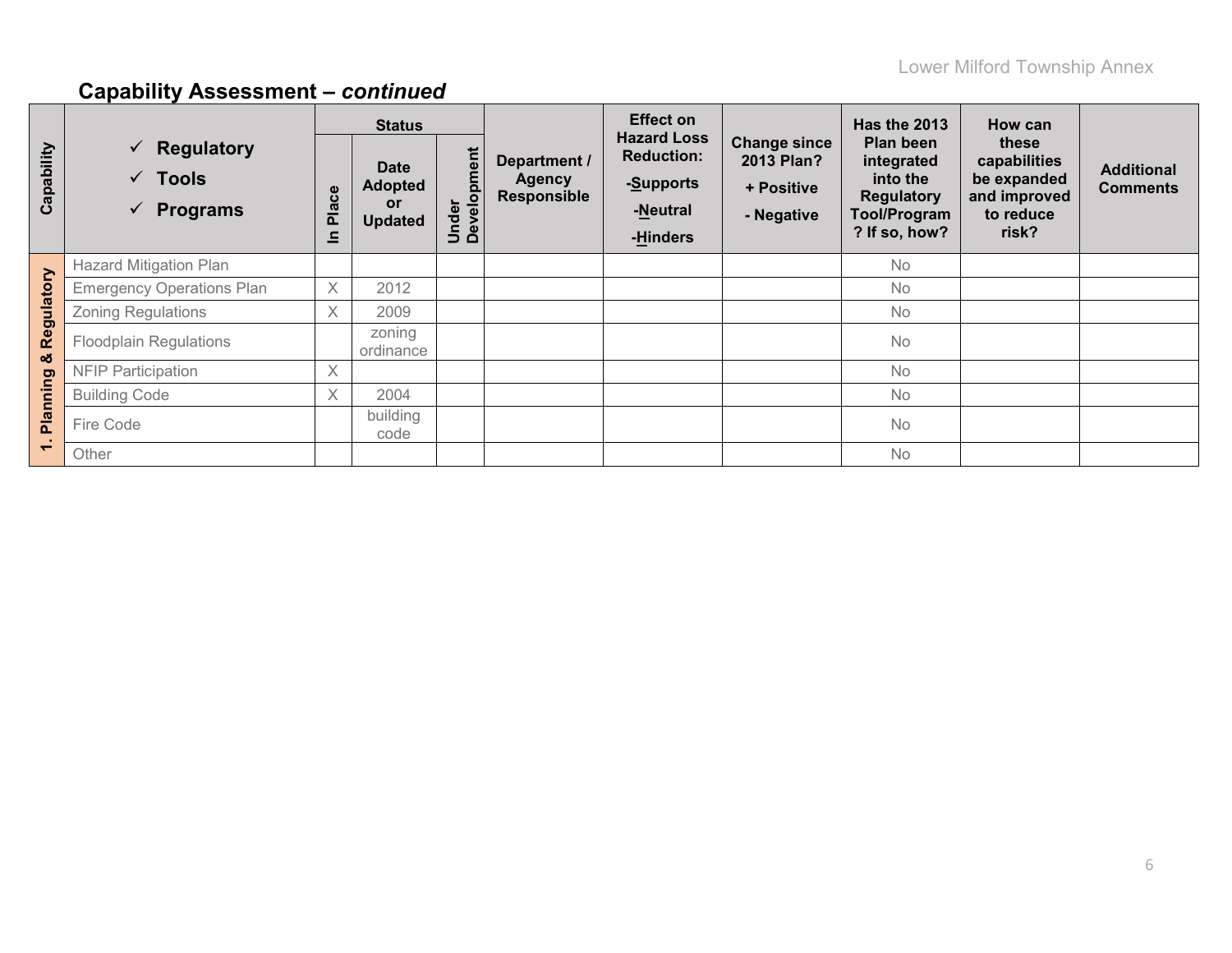| Capability         | $\checkmark$ Staff<br><b>Personnel</b><br><b>Resources</b><br>$\checkmark$                                                       | <b>Yes</b> | <b>No</b> | Department /<br><b>Agency</b>                            | Change<br><b>since 2013</b><br>Plan?<br>+ Positive<br>- Negative | How can these<br>capabilities be<br>expanded and<br>improved to<br>reduce risk? | <b>Additional</b><br><b>Comments</b> |
|--------------------|----------------------------------------------------------------------------------------------------------------------------------|------------|-----------|----------------------------------------------------------|------------------------------------------------------------------|---------------------------------------------------------------------------------|--------------------------------------|
|                    | Planners (with land use / land development knowledge)                                                                            | $\times$   |           | Administration<br>and Zoning                             |                                                                  |                                                                                 |                                      |
|                    | Planners or engineers (with natural and / or human-caused hazards<br>knowledge)                                                  | $\times$   |           | Administration<br>and Township<br>Engineer               |                                                                  |                                                                                 |                                      |
| Technology         | Engineers or professionals trained in building and / or infrastructure<br>construction practices (including building inspectors) | $\times$   |           | Building code<br><b>Officials</b>                        |                                                                  |                                                                                 |                                      |
|                    | <b>Emergency Manager</b>                                                                                                         | $\times$   |           | Administration                                           |                                                                  |                                                                                 |                                      |
| œ                  | Floodplain administrator / manager                                                                                               | $\times$   |           | Zoning                                                   |                                                                  |                                                                                 |                                      |
|                    | Land surveyors                                                                                                                   | $\times$   |           | Township<br>Engineer                                     |                                                                  |                                                                                 |                                      |
| Administrative     | Staff familiar with the hazards of the community                                                                                 | $\times$   |           | Administration,<br>Public Works,<br>Emergency<br>Manager |                                                                  |                                                                                 |                                      |
| $\dot{\mathbf{v}}$ | Personnel skilled in Geographical Information Systems (GIS) and / or<br>FEMA's HAZUS program                                     | $\times$   |           | Township<br>Engineer                                     |                                                                  |                                                                                 |                                      |
|                    | Grant writers or fiscal staff to handle large / complex grants                                                                   | $\times$   |           | Finance and<br>Administration                            |                                                                  |                                                                                 |                                      |
|                    | Other                                                                                                                            |            |           |                                                          |                                                                  |                                                                                 |                                      |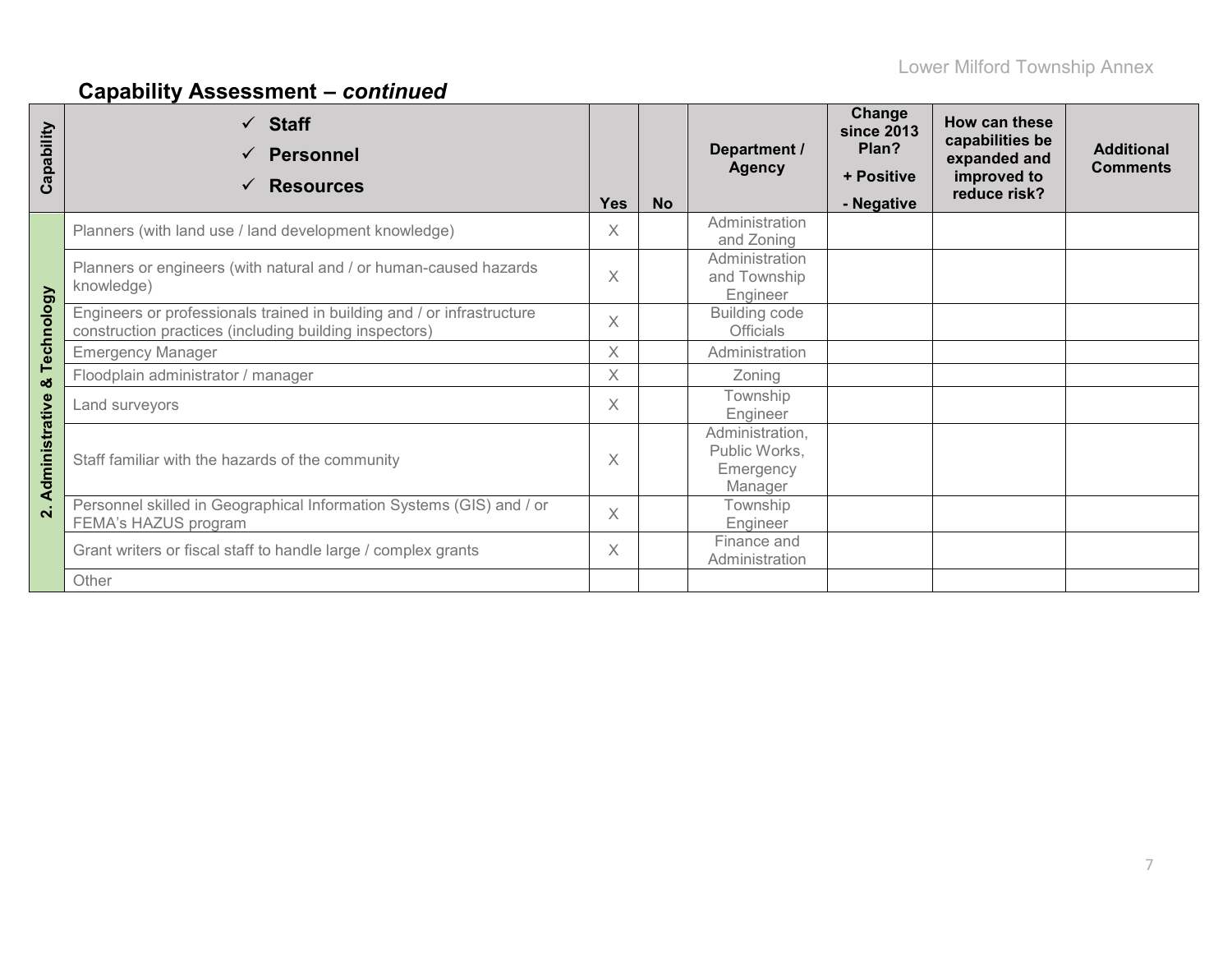| Capability          |                                                         | <b>Yes</b> | <b>No</b> | Department /<br><b>Agency</b>                         | <b>Change since</b><br>2013 Plan?<br>+ Positive<br>- Negative | How can these<br>capabilities be<br>expanded and<br>improved to<br>reduce risk? | <b>Additional</b><br><b>Comments</b> |
|---------------------|---------------------------------------------------------|------------|-----------|-------------------------------------------------------|---------------------------------------------------------------|---------------------------------------------------------------------------------|--------------------------------------|
|                     | Capital improvement programming                         | X          |           | Fund<br>Administration                                |                                                               |                                                                                 |                                      |
|                     | <b>Community Development Block Grants (CDBG)</b>        |            | $\chi$    |                                                       |                                                               |                                                                                 | do not qualify                       |
|                     | Special purposes taxes                                  | X          |           | Fire Company                                          |                                                               |                                                                                 |                                      |
| Financial Resources | Gas / Electricity utility fees                          |            | $\chi$    |                                                       |                                                               |                                                                                 |                                      |
|                     | Water / Sewer fees                                      | X.         |           | Finance                                               |                                                               |                                                                                 |                                      |
|                     | Stormwater utility fees                                 |            | $\chi$    |                                                       |                                                               |                                                                                 |                                      |
|                     | Development impact fees                                 | $\times$   |           | Recreation                                            |                                                               |                                                                                 |                                      |
|                     | General obligation, revenue, and / or special tax bonds |            | $\chi$    |                                                       |                                                               |                                                                                 |                                      |
| က                   | Partnering arrangements or intergovernmental agreements | Χ          |           | Board of<br>Supervisors and<br>Planning<br>Commission |                                                               |                                                                                 |                                      |
|                     | Other                                                   |            |           |                                                       |                                                               |                                                                                 |                                      |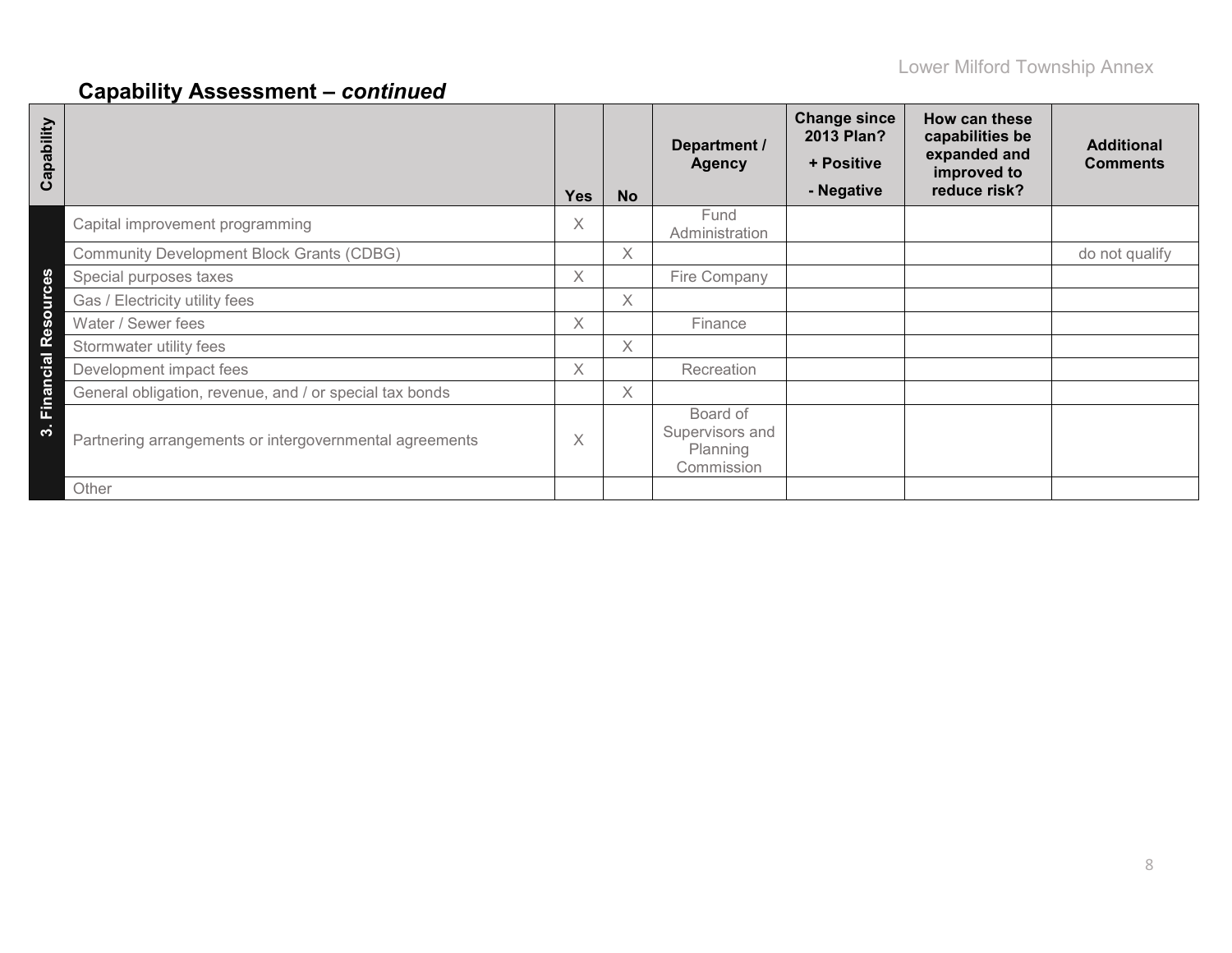| Capability           | Program<br>Organization                                                                                                                                           | <b>Yes</b> | <b>No</b> | Department /<br><b>Agency</b>                                    | <b>Change since</b><br>2013 Plan?<br>+ Positive<br>- Negative | How can these<br>capabilities be<br>expanded and<br>improved to<br>reduce risk? | <b>Additional</b><br><b>Comments</b> |
|----------------------|-------------------------------------------------------------------------------------------------------------------------------------------------------------------|------------|-----------|------------------------------------------------------------------|---------------------------------------------------------------|---------------------------------------------------------------------------------|--------------------------------------|
|                      | <b>Firewise Communities Certification</b>                                                                                                                         |            | X         |                                                                  |                                                               |                                                                                 |                                      |
|                      | <b>StormReady Certification</b>                                                                                                                                   |            | $\times$  |                                                                  |                                                               |                                                                                 |                                      |
|                      | Natural disaster or safety-related school programs                                                                                                                |            |           |                                                                  |                                                               |                                                                                 |                                      |
| <b>Outreach</b><br>ఱ | Ongoing public education or information programs such as,<br>responsible water use, fire safety, household preparedness, and<br>environmental education.          | X          |           | Administration                                                   |                                                               |                                                                                 |                                      |
|                      | Public-private partnership initiatives addressing disaster related<br>issues.                                                                                     |            | $\times$  |                                                                  |                                                               |                                                                                 |                                      |
| Education<br>₹       | Local citizen groups or non-profit organizations focused on<br>environmental protection, emergency preparedness, access and<br>functional needs populations, etc. | X          |           | Lower Milford<br><b>Residents</b><br>Association -<br>non profit |                                                               |                                                                                 |                                      |
|                      | Other                                                                                                                                                             |            |           |                                                                  |                                                               |                                                                                 |                                      |

| ₹                 |                                | <b>Degree of Capability</b> |                 |      | Change since the 2013 Hazard<br><b>Mitigation Plan?</b> | <b>Additional Comments</b> |
|-------------------|--------------------------------|-----------------------------|-----------------|------|---------------------------------------------------------|----------------------------|
| ပ                 |                                | Limited                     | <b>Moderate</b> | High | If so, how?                                             |                            |
| 岩                 | <b>Planning and Regulatory</b> | X                           |                 |      |                                                         |                            |
| ு<br>Self         | Administrative and Technical   |                             |                 | X    |                                                         |                            |
| ц<br><u>ທ່ ທີ</u> | Financial                      | X                           |                 |      |                                                         |                            |
|                   | <b>Education and Outreach</b>  |                             |                 | Χ    |                                                         |                            |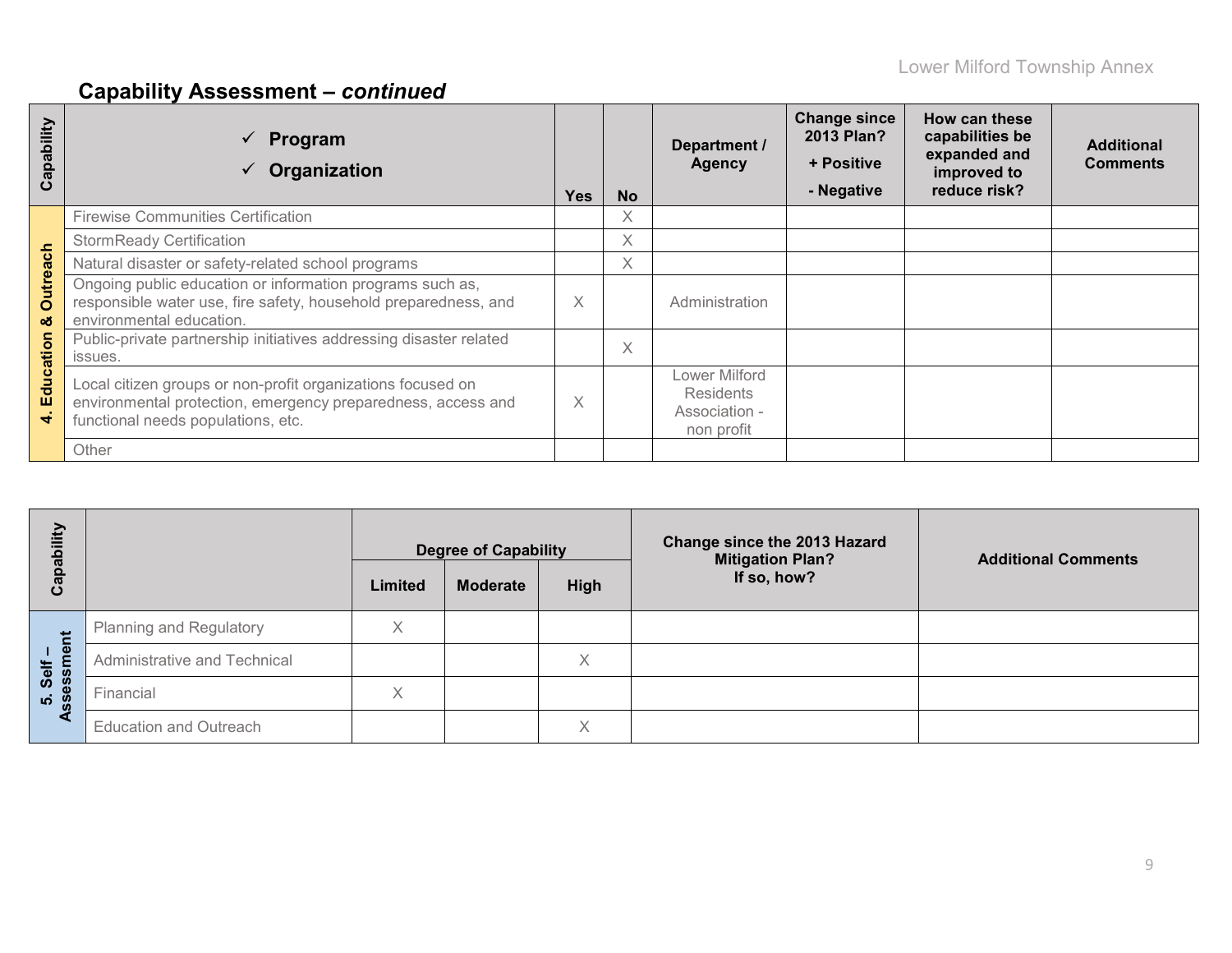## **Known or Anticipated Future Development / Redevelopment**

| Development /<br><b>Property Name</b> | Type of Development   Number of Structures | <b>Location</b> | <b>Known Hazard Zone</b> | <b>Description / Status</b> |
|---------------------------------------|--------------------------------------------|-----------------|--------------------------|-----------------------------|
| Jnknown                               |                                            |                 |                          |                             |

## **Natural & Non-Natural Event History Specific to Lower Milford Township**

| <b>Type of Event and Date(s)</b>        | <b>FEMA Disaster #</b><br>(if applicable) | Local Damage(s) or Loss(es)                                |
|-----------------------------------------|-------------------------------------------|------------------------------------------------------------|
| Winter Storm Jonas - 1/2016             | DR-4267-PA                                | Snow storm clean-up                                        |
| Pennsylvania COVID-19 Pandemic - 1/2020 | DR-4506-PA                                | Emergency Protective measures to combat COVID-19 Pandemic. |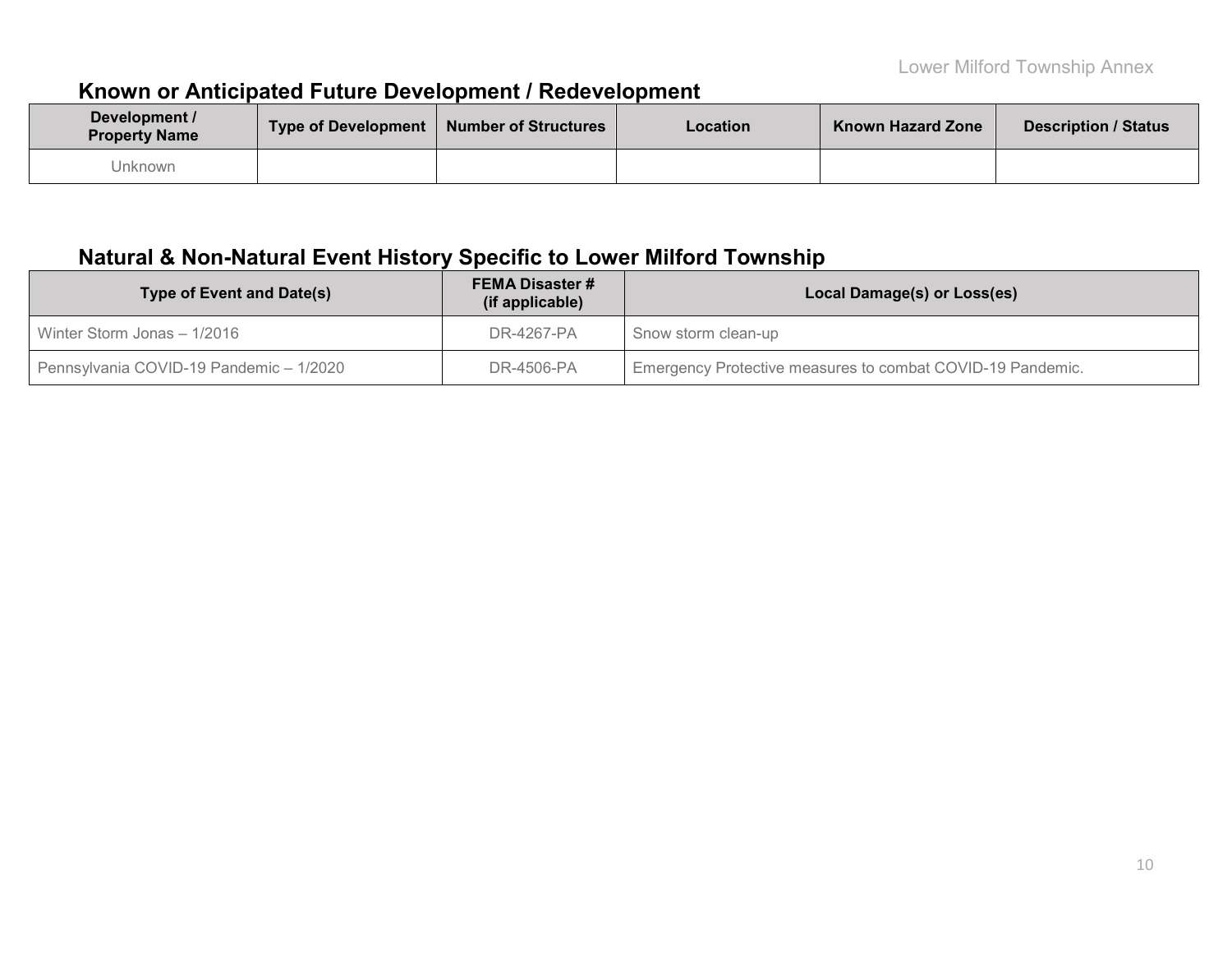# **2013 Municipal Action Plan Status**

|                         |                                                                                                                                                                                                                                                                                                                                                                                                                                                                                                                                       |                                         |                            | <b>Status</b> |           |                  |                                                                                                     |
|-------------------------|---------------------------------------------------------------------------------------------------------------------------------------------------------------------------------------------------------------------------------------------------------------------------------------------------------------------------------------------------------------------------------------------------------------------------------------------------------------------------------------------------------------------------------------|-----------------------------------------|----------------------------|---------------|-----------|------------------|-----------------------------------------------------------------------------------------------------|
|                         | <b>Existing Mitigation Action</b><br>(from 2013 Hazard Mitigation Plan)                                                                                                                                                                                                                                                                                                                                                                                                                                                               | Progress<br><b>No Progre</b><br>Unknown | Progress<br>$\blacksquare$ | Continuous    | Completed | continued<br>Dis | <b>Additional Comments</b>                                                                          |
| $\mathbf{1}$            | Shultz Bridge Road Streambank Stabilization<br>- Severe stream bank erosion, which could lead to undermining the roadway                                                                                                                                                                                                                                                                                                                                                                                                              |                                         |                            |               | X         |                  | Schultz Bridge Road Streambank<br>stabilization. Action not carried<br>through to 2018 Action Plan. |
| $\overline{2}$          | Replacement of culvert at the intersection of Limeport Pike and Dillingersville Road<br>which leads to roadway flooding                                                                                                                                                                                                                                                                                                                                                                                                               | $\times$                                |                            |               |           |                  | Limeport Pike & Dillingersville culvert<br>- PennDOT                                                |
| $\mathbf{3}$            | Replacement of Culvert on Spinnerstown Road (between Plover Lane and Orchard<br>Road) which leads to roadway flooding                                                                                                                                                                                                                                                                                                                                                                                                                 | $\times$                                |                            |               |           |                  | Spinnerstown Rd culvert<br>(Plover & Orchard) - PennDOT                                             |
| $\overline{\mathbf{4}}$ | Drainage System in the 3800 Block of Limeport Pike - Southbound: Roadway<br>Flooding, Ponding during heavy rains, no drainage                                                                                                                                                                                                                                                                                                                                                                                                         | $\times$                                |                            |               |           |                  | 3800 block Limeport Pk.<br>Drainage system - PennDOT                                                |
| 5                       | Stormwater Facility in the area of Spinnerstown Road and School House Lane<br>leading to roadway flooding                                                                                                                                                                                                                                                                                                                                                                                                                             | $\times$                                |                            |               |           |                  | Spinnerstown & Schoolhouse<br>stormwater facility - PennDOT                                         |
| $6\phantom{a}$          | School House Lane/Spring Road - Roadway flooding Elevate Road, install drainage<br>structure                                                                                                                                                                                                                                                                                                                                                                                                                                          | $\chi$                                  |                            |               |           |                  | Schoolhouse Ln & Spring Rd -<br>flooding                                                            |
| $\overline{7}$          | West Mill Hill and Yeakel Roads- Roadway flooding Elevate Road, install drainage<br>structure                                                                                                                                                                                                                                                                                                                                                                                                                                         |                                         | $\times$                   |               |           |                  | West Mill Hill & Yeakel - flooding                                                                  |
| 8                       | Limeport Pike between Spring Road and Milky Way- Roadway flooding Elevate<br>Road, install drainage structure                                                                                                                                                                                                                                                                                                                                                                                                                         | $\times$                                |                            |               |           |                  | Limeport Pike flooding<br>(Spring & Milky way) - PennDOT                                            |
| 9                       | Funds to maintain and purchase new equipment, which would be utilized to assist in<br>emergency response                                                                                                                                                                                                                                                                                                                                                                                                                              |                                         |                            | X             |           |                  | Funds for new equipment                                                                             |
| 10                      | Maintain compliance with and good-standing in the NFIP including adoption and<br>enforcement of floodplain management requirements (e.g. regulating all new and<br>substantially improved construction in Special Hazard Flood Areas), floodplain<br>identification and mapping, and flood insurance outreach to the community.<br>Further, continue to meet and/or exceed the minimum NFIP standards and criteria<br>through the following NFIP-related continued compliance actions identified as<br>Initiatives $11 - 16$ (below). |                                         |                            | $\times$      |           |                  | NFIP criteria                                                                                       |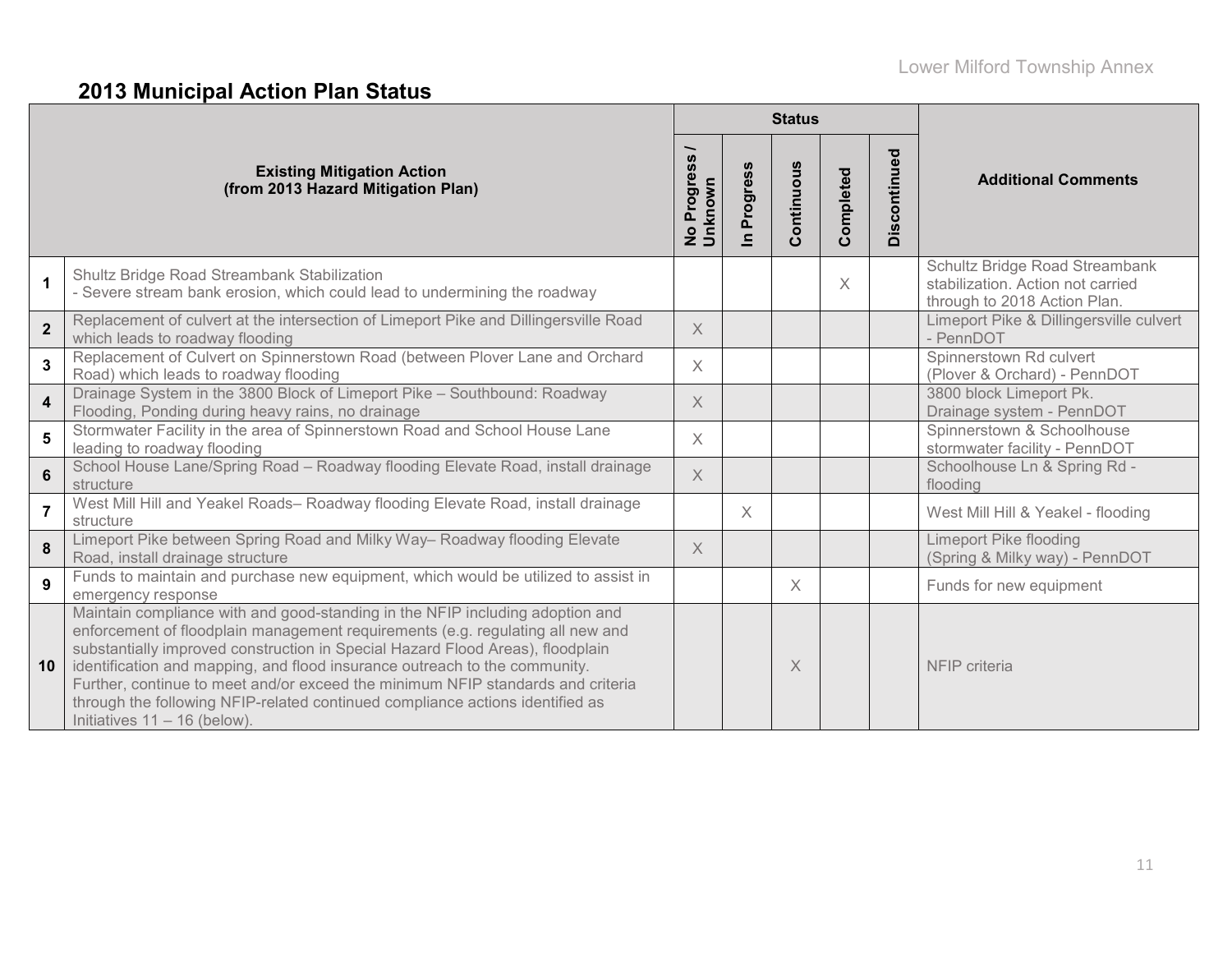# **2013 Municipal Action Plan Status –** *continued*

|    |                                                                                                                                                                                                                                                                                                                                                                                                                                                                                                                                                                                                                                                                                                                                             |                                     |                            | <b>Status</b> |           |              |                              |
|----|---------------------------------------------------------------------------------------------------------------------------------------------------------------------------------------------------------------------------------------------------------------------------------------------------------------------------------------------------------------------------------------------------------------------------------------------------------------------------------------------------------------------------------------------------------------------------------------------------------------------------------------------------------------------------------------------------------------------------------------------|-------------------------------------|----------------------------|---------------|-----------|--------------|------------------------------|
|    | <b>Existing Mitigation Action</b><br>(from 2013 Hazard Mitigation Plan)                                                                                                                                                                                                                                                                                                                                                                                                                                                                                                                                                                                                                                                                     | No Progress <sub>/</sub><br>Unknown | Progress<br>$\overline{=}$ | Continuous    | Completed | Discontinued | <b>Additional Comments</b>   |
| 11 | Conduct and facilitate community and public education and outreach for residents and<br>businesses to include, but not be limited to, the following to promote and effectively<br>reduce risk to natural hazard:<br>- Provide and maintain links to the HMP website, and regularly post notices municipal<br>homepage(s) referencing the HMP webpages.<br>- Use email notification systems and newsletters to better educate the public on flood<br>insurance, the availability of mitigation grant funding, and personal natural hazard risk<br>reduction measures.<br>- Work with neighborhood associations, civic and business groups to disseminate<br>information on flood insurance and the availability of mitigation grant funding. |                                     |                            | X.            |           |              | Community & public education |
| 12 | Begin the process to adopt higher regulatory standards to manage flood risk (i.e.<br>increased freeboard, cumulative substantial damage/improvements) and sinkhole risk<br>(e.g. carbonate bedrock standards)                                                                                                                                                                                                                                                                                                                                                                                                                                                                                                                               |                                     |                            | $\times$      |           |              | <b>Regulatory standards</b>  |
| 13 | Determine if a Community Assistance Visit (CAV) or Community Assistance Contact<br>(CAC) is needed, and schedule if needed.                                                                                                                                                                                                                                                                                                                                                                                                                                                                                                                                                                                                                 | $\times$                            |                            |               |           |              | CAV                          |
| 14 | Have designated NFIP Floodplain Administrator (FPA) become a Certified Floodplain<br>Manager through the ASFPM, and pursue relevant continuing education training such<br>as FEMA Benefit-Cost Analysis.                                                                                                                                                                                                                                                                                                                                                                                                                                                                                                                                    | $\times$                            |                            |               |           |              | <b>NFIP Administrator</b>    |
| 15 | Participate in the Community Rating System (CRS) to further manage flood risk and<br>reduce flood insurance premiums for NFIP policyholders. This shall start with the<br>submission to FEMA-DHS of a Letter of Intent to join CRS, followed by the completion<br>and submission of an application to the program once the community's current<br>compliance with the NFIP is established.                                                                                                                                                                                                                                                                                                                                                  | $\times$                            |                            |               |           |              | <b>CRS</b>                   |
| 16 | Archive elevation certificates                                                                                                                                                                                                                                                                                                                                                                                                                                                                                                                                                                                                                                                                                                              |                                     |                            | $\times$      |           |              | Archive certs                |
| 17 | Continue to support the implementation, monitoring, maintenance, and updating of<br>this, as defined in Section 7.0                                                                                                                                                                                                                                                                                                                                                                                                                                                                                                                                                                                                                         |                                     |                            | $\times$      |           |              | Monitor                      |
| 18 | Complete the ongoing updates of the Comprehensive Emergency Management Plans                                                                                                                                                                                                                                                                                                                                                                                                                                                                                                                                                                                                                                                                |                                     |                            | X             |           |              | Emergency management Plan    |
| 19 | Create/enhance/maintain mutual aid agreements with neighboring communities for<br>continuity of operations.                                                                                                                                                                                                                                                                                                                                                                                                                                                                                                                                                                                                                                 |                                     |                            | $\times$      |           |              | Mutual aid agreements        |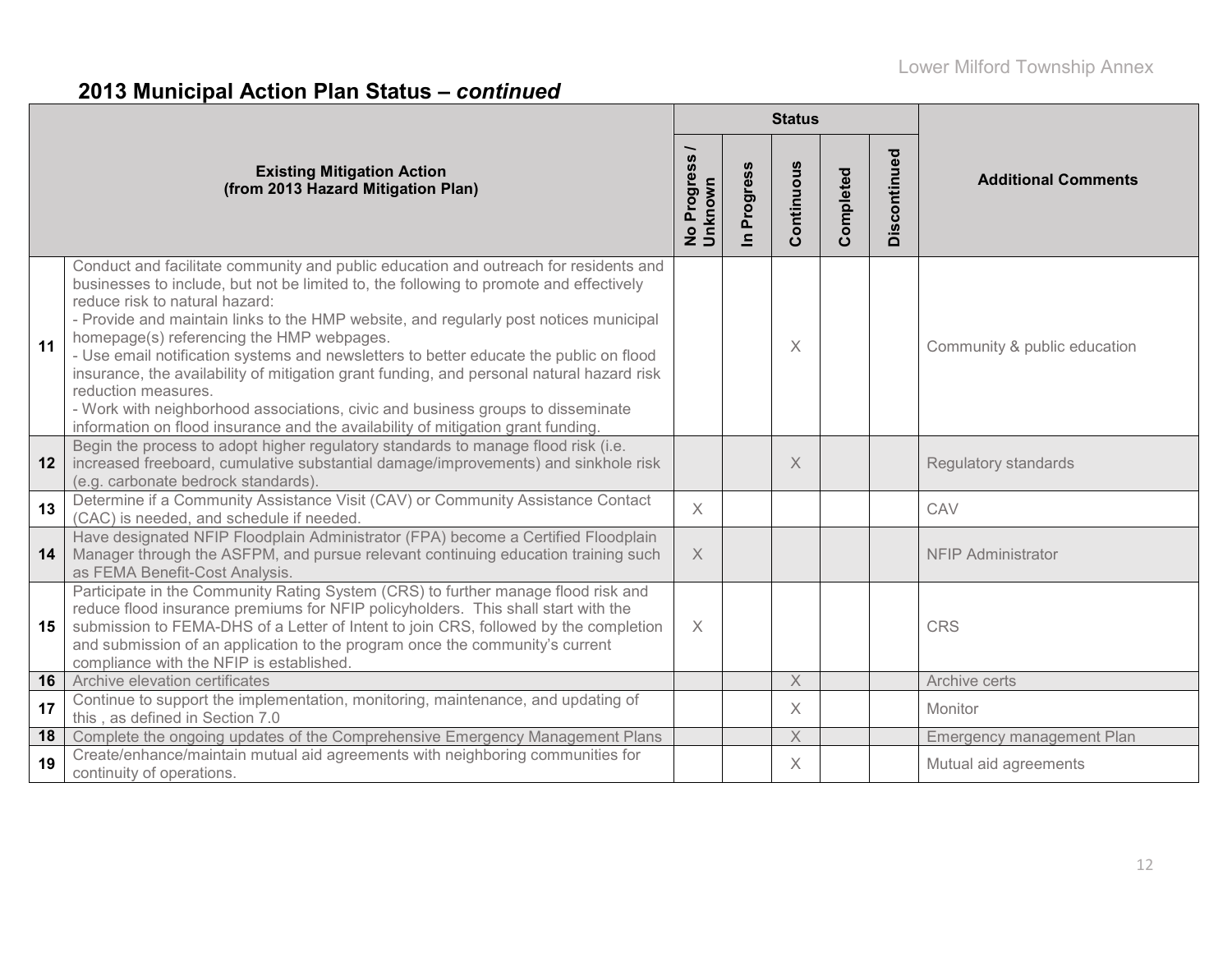## **2013 Municipal Action Plan Status –** *continued*

|    |                                                                                                                                                                                                                                                                                        |           |                     | <b>Status</b>     |                        |                        |                            |
|----|----------------------------------------------------------------------------------------------------------------------------------------------------------------------------------------------------------------------------------------------------------------------------------------|-----------|---------------------|-------------------|------------------------|------------------------|----------------------------|
|    | <b>Existing Mitigation Action</b><br>(from 2013 Hazard Mitigation Plan)                                                                                                                                                                                                                | ress<br>C | ဖိ<br>ω<br>ಕ್ಷ<br>೦ | O<br>ntin<br>ပ    | mpleted<br>$\mathbf C$ | $\overline{O}$<br>Disc | <b>Additional Comments</b> |
| 20 | Identify and develop agreements with entities that can provide support with<br>FEMA/PEMA paperwork after disasters; qualified damage assessment personnel -<br>Improve post-disaster capabilities - damage assessment; FEMA/PEMA paperwork<br>compilation, submissions, record keeping |           |                     | $\checkmark$<br>∧ |                        |                        | FEMA/PEMA paperwork        |
| 21 | Work with regional agencies (i.e. County and PEMA) to help develop damage<br>assessment capabilities at the local level through such things as training programs,<br>certification of qualified individuals (e.g. code officials, floodplain managers,<br>engineers).                  |           |                     | $\checkmark$<br>∧ |                        |                        | regional agencies          |

### **Notes:**

**1.** Actions not carried through to the 2018 Action Plan are so noted.

**2.** To maintain National Flood Insurance Program (NFIP) compliance, actions related to the NFIP were carried through to the 2018 Action Plan even if identified by the municipality as completed.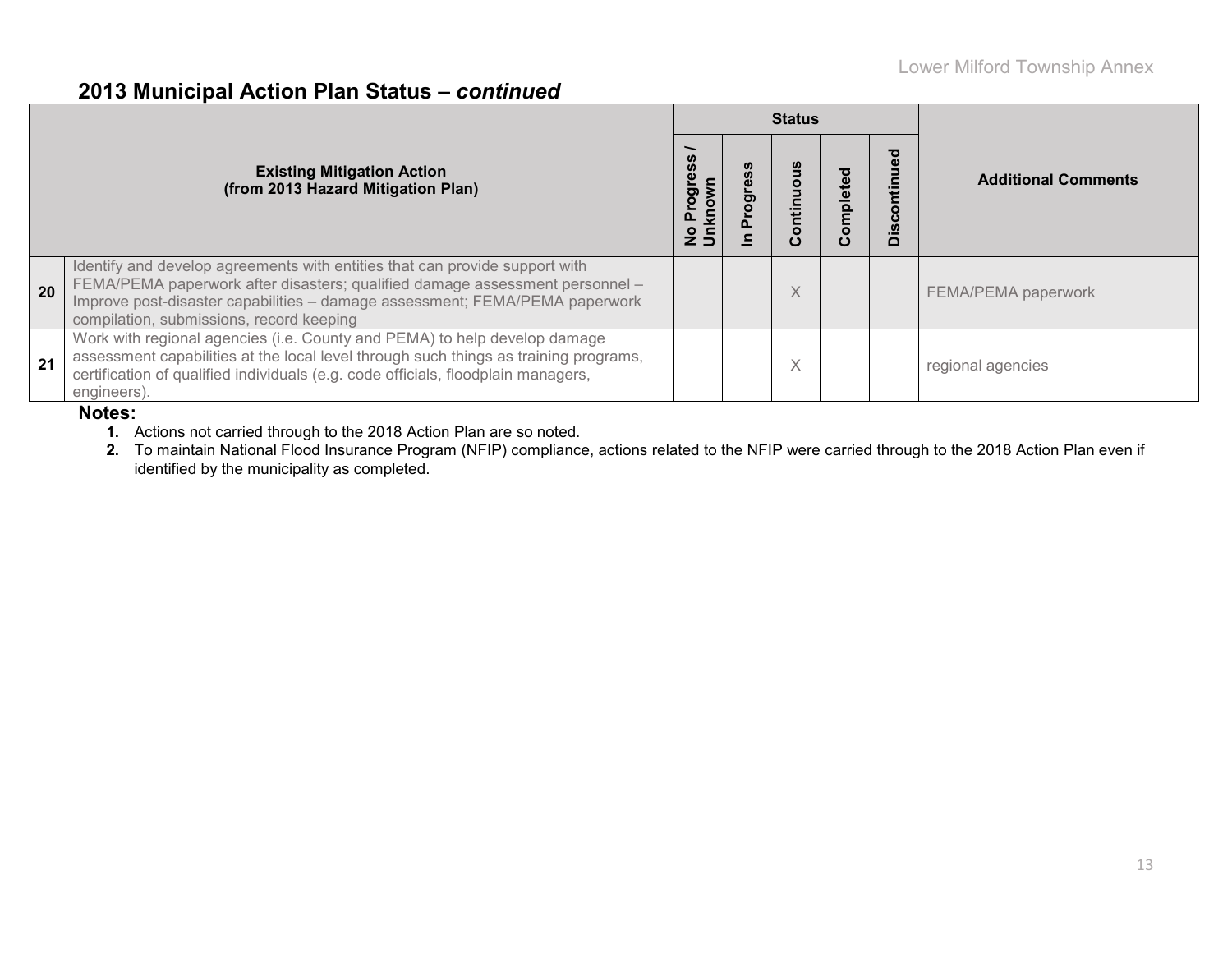# **2018 Mitigation Action Plan**

|                | <b>Mitigation Action</b>                                                                                                            | <b>Mitigation</b><br><b>Technique</b><br>Category | Hazard(s)<br><b>Addressed</b> | <b>Priority</b><br>(H/M/L) | <b>Estimated</b><br>Cost | <b>Potential</b><br><b>Funding</b>      | <b>Lead Agency</b><br>/ Department | Implementation<br><b>Schedule</b>       | <b>Applies to</b><br>New and / or<br><b>Existing</b><br><b>Structures</b> |
|----------------|-------------------------------------------------------------------------------------------------------------------------------------|---------------------------------------------------|-------------------------------|----------------------------|--------------------------|-----------------------------------------|------------------------------------|-----------------------------------------|---------------------------------------------------------------------------|
| $\mathbf{1}$   | Replacement of culvert at the<br>intersection of Limeport Pike and<br>Dillingersville Road which leads to<br>roadway flooding       | Structure &<br>Infrastructure                     | Flood                         | Medium                     | High                     | Federal,<br>State,<br>County<br>Funding | PennDOT                            | Short-term<br>(depending on<br>funding) | Existing                                                                  |
| $\overline{2}$ | Replacement of Culvert on<br>Spinnerstown Road (between Plover<br>Lane and Orchard Road) which leads<br>to roadway flooding         | Structure &<br>Infrastructure                     | Flood                         | Medium                     | High                     | Federal,<br>State,<br>County<br>Funding | PennDOT                            | Short-term<br>(depending on<br>funding) | Existing                                                                  |
| 3              | Drainage System in the 3800 Block of<br>Limeport Pike - Southbound:<br>Roadway Flooding, Ponding during<br>heavy rains, no drainage | Structure &<br>Infrastructure                     | Flood                         | Medium                     | Medium                   | Federal,<br>State,<br>County<br>Funding | PennDOT                            | Short-term<br>(depending on<br>funding) | Existing                                                                  |
| 4              | Stormwater Facility in the area of<br>Spinnerstown Road & School House<br>Lane leading to roadway flooding                          | Structure &<br>Infrastructure                     | Flood                         | Medium                     | High                     | Federal,<br>State,<br>County<br>Funding | PennDOT                            | Short-term<br>(depending on<br>funding) | Existing                                                                  |
| 5              | School House Lane/Spring Road -<br>Roadway flooding Elevate Road,<br>install drainage structure                                     | Structure &<br>Infrastructure                     | Flood                         | High                       | High                     | <b>HMGP</b>                             | <b>Public Works</b>                | Short-term<br>(depending on<br>funding) | Existing                                                                  |
| 6              | West Mill Hill and Yeakel Roads-<br>Roadway flooding Elevate Road,<br>install drainage structure                                    | Structure &<br>Infrastructure                     | Flood                         | High                       | High                     | <b>RFC Grant</b><br>Program             | <b>Public Works</b>                | Short-term<br>(depending on<br>funding) | Existing                                                                  |
| $\overline{7}$ | Limeport Pike between Spring Road<br>and Milky Way- Roadway flooding<br>Elevate Road, install drainage<br>structure                 | Structure &<br>Infrastructure                     | Flood                         | Medium                     | High                     | Federal,<br>State,<br>County<br>Funding | PennDOT                            | Short-term<br>(depending on<br>funding) | Existing                                                                  |
| 8              | Funds to maintain and purchase new<br>equipment, which would be utilized to<br>assist in emergency response                         | Structure &<br>Infrastructure                     | All Hazards                   | Medium                     | Medium                   | <b>FMA Grant</b><br>Program             | Municipal                          | Ongoing                                 | New &<br>Existing                                                         |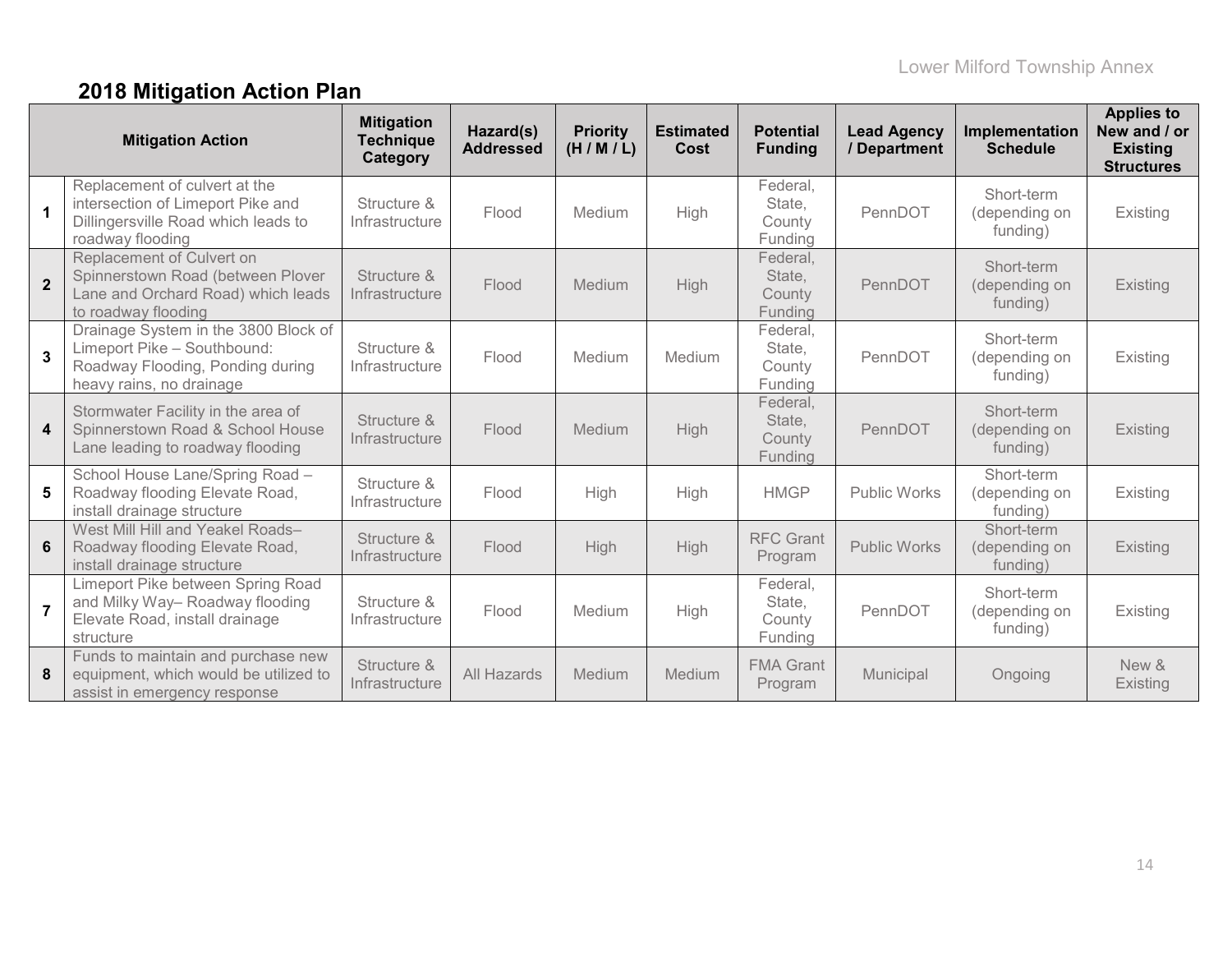|    | <b>Mitigation Action</b>                                                                                                                                                                                                                                                                                                                                                                                                                                                                                                                                                                                                                                                                                                                                                    | <b>Mitigation</b><br><b>Technique</b><br>Category | Hazard(s)<br><b>Addressed</b> | <b>Priority</b><br>(H/M/L) | <b>Estimated</b><br>Cost | <b>Potential</b><br><b>Funding</b> | <b>Lead Agency</b><br>/ Department                                                                                         | Implementation<br><b>Schedule</b> | <b>Applies to</b><br>New and / or<br><b>Existing</b><br><b>Structures</b> |
|----|-----------------------------------------------------------------------------------------------------------------------------------------------------------------------------------------------------------------------------------------------------------------------------------------------------------------------------------------------------------------------------------------------------------------------------------------------------------------------------------------------------------------------------------------------------------------------------------------------------------------------------------------------------------------------------------------------------------------------------------------------------------------------------|---------------------------------------------------|-------------------------------|----------------------------|--------------------------|------------------------------------|----------------------------------------------------------------------------------------------------------------------------|-----------------------------------|---------------------------------------------------------------------------|
| 9  | Maintain compliance with and good-<br>standing in the NFIP including<br>adoption and enforcement of<br>floodplain management requirements<br>(e.g. regulating all new and<br>substantially improved construction in<br>Special Hazard Flood Areas),<br>floodplain identification and mapping,<br>and flood insurance outreach to the<br>community. Further, continue to meet<br>and/or exceed the minimum NFIP<br>standards and criteria through the<br>following NFIP-related continued<br>compliance actions identified as<br>Initiatives $11 - 16$ (below).                                                                                                                                                                                                              | Local plans<br>x.<br>Regulations                  | Flood                         | High                       | $Low -$<br>Medium        | Municipal<br><b>Budget</b>         | Municipality<br>(via Municipal<br>Engineer/NFIP<br>Floodplain<br>Administrator)<br>with support<br>from PEMA,<br>ISO, FEMA | Ongoing                           | New &<br>Existing                                                         |
| 10 | Conduct and facilitate community and<br>public education and outreach for<br>residents and businesses to include,<br>but not be limited to, the following to<br>promote and effectively reduce risk to<br>natural hazard:<br>- Provide and maintain links to the<br>HMP website, and regularly post<br>notices municipal homepage(s)<br>referencing the HMP webpages.<br>- Use email notification systems and<br>newsletters to better educate the<br>public on flood insurance, the<br>availability of mitigation grant funding,<br>and personal natural hazard risk<br>reduction measures.<br>- Work with neighborhood<br>associations, civic and business<br>groups to disseminate information on<br>flood insurance and the availability of<br>mitigation grant funding | Education<br>& Awareness                          | All Hazards                   | <b>High</b>                | Low-<br>Medium           | Municipal<br><b>Budget</b>         | Municipality<br>with support<br>from Planning<br>Partners,<br>PEMA, FEMA                                                   | Short-term                        | N/A                                                                       |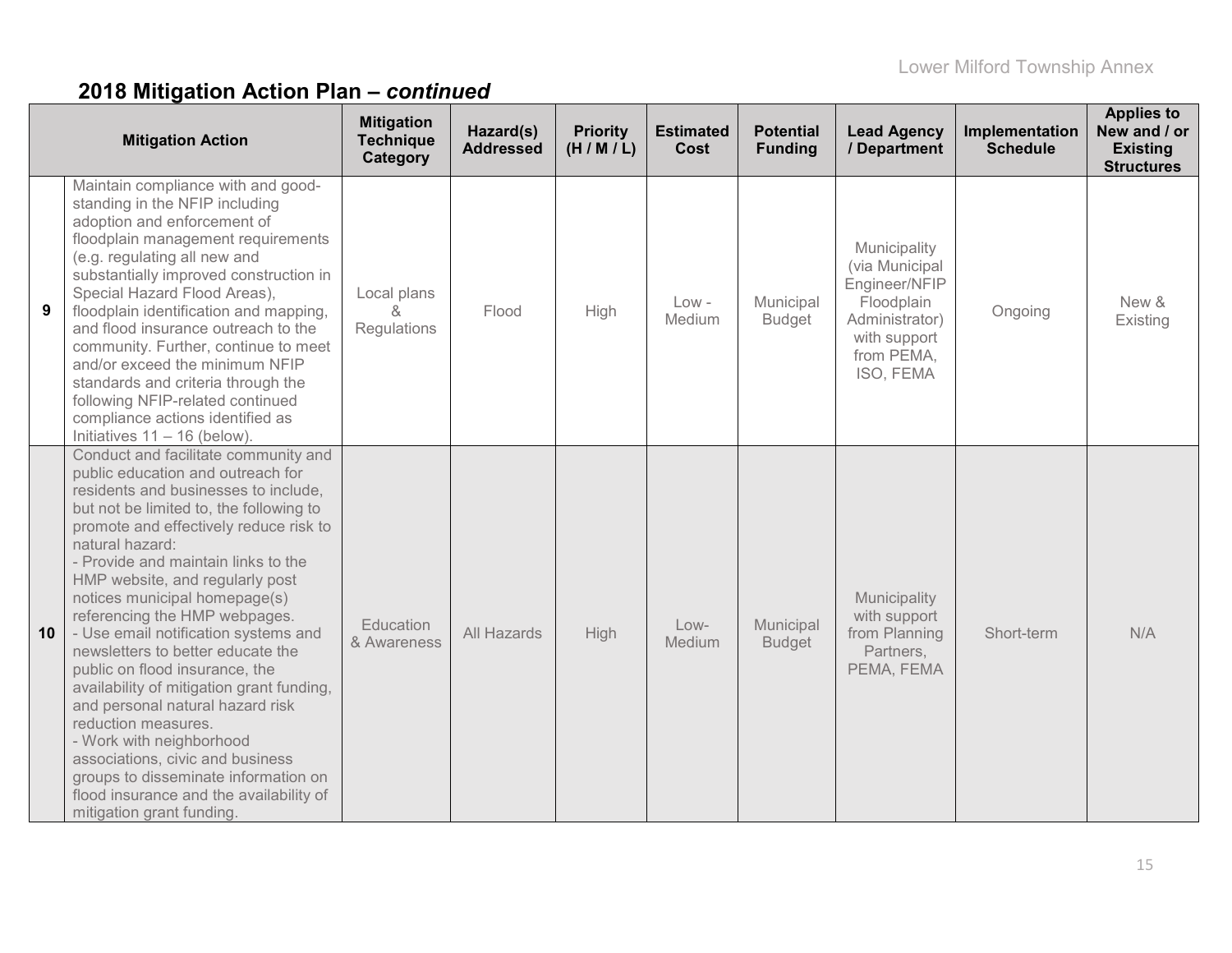|    | <b>Mitigation Action</b>                                                                                                                                                                                                                                                                                                                                                                                     | <b>Mitigation</b><br><b>Technique</b><br>Category        | Hazard(s)<br><b>Addressed</b>      | <b>Priority</b><br>(H/M/L) | <b>Estimated</b><br>Cost | <b>Potential</b><br><b>Funding</b> | <b>Lead Agency</b><br>/ Department                                                                                                                                                                | Implementation<br><b>Schedule</b>       | <b>Applies to</b><br>New and / or<br><b>Existing</b><br><b>Structures</b> |
|----|--------------------------------------------------------------------------------------------------------------------------------------------------------------------------------------------------------------------------------------------------------------------------------------------------------------------------------------------------------------------------------------------------------------|----------------------------------------------------------|------------------------------------|----------------------------|--------------------------|------------------------------------|---------------------------------------------------------------------------------------------------------------------------------------------------------------------------------------------------|-----------------------------------------|---------------------------------------------------------------------------|
| 11 | Begin and/or continue the process to<br>adopt higher regulatory standards to<br>manage flood risk (i.e. increased<br>freeboard, cumulative substantial<br>damage/improvements) and sinkhole<br>risk (e.g. carbonate bedrock<br>standards).                                                                                                                                                                   | Local plans<br>8<br>Regulations                          | Flood;<br>Subsidence/<br>Sinkholes | High                       | Low                      | Municipal<br><b>Budget</b>         | Municipality<br>(via Municipal<br>Engineer/NFIP<br>Floodplain<br>Administrator)<br>with support<br>from PEMA,<br>FEMA, LVPC<br>for Carbonate<br><b>Bedrock</b><br>Standard<br>model<br>ordinance. | Short-term                              | New &<br>Existing                                                         |
| 12 | Determine if a Community Assistance<br>Visit (CAV) or Community Assistance<br>Contact (CAC) is needed, and<br>schedule if needed.                                                                                                                                                                                                                                                                            | Local plans<br>$\mathcal{R}_{\mathbf{z}}$<br>Regulations | Flood                              | Medium                     | Low                      | Municipal<br><b>Budget</b>         | <b>NFIP</b><br>Floodplain<br>Administrator<br>with support<br>from PA DEP,<br>PEMA, FEMA                                                                                                          | Short-term                              | N/A                                                                       |
| 13 | Have designated NFIP Floodplain<br>Administrator (FPA) become a<br>Certified Floodplain Manager through<br>the ASFPM and/or pursue relevant<br>continuing education training such as<br>FEMA Benefit-Cost Analysis.                                                                                                                                                                                          | Local plans<br>&<br>Regulations                          | Flood                              | High                       | Low                      | Municipal<br><b>Budget</b>         | <b>NFIP</b><br>Floodplain<br>Administrator                                                                                                                                                        | Short-term<br>(depending on<br>funding) | N/A                                                                       |
| 14 | Participate in the Community Rating<br>System (CRS) to further manage<br>flood risk and reduce flood insurance<br>premiums for NFIP policyholders.<br>This shall start with the submission to<br>FEMA-DHS of a Letter of Intent to<br>join CRS, followed by the completion<br>and submission of an application to<br>the program once the community's<br>current compliance with the NFIP is<br>established. | Local plans<br>&<br>Regulations                          | Flood                              | Medium                     | Low                      | Municipal<br><b>Budget</b>         | <b>NFIP</b><br>Floodplain<br>Administrator<br>with support<br>from PA DEP,<br>PEMA, FEMA                                                                                                          | Short-term                              | N/A                                                                       |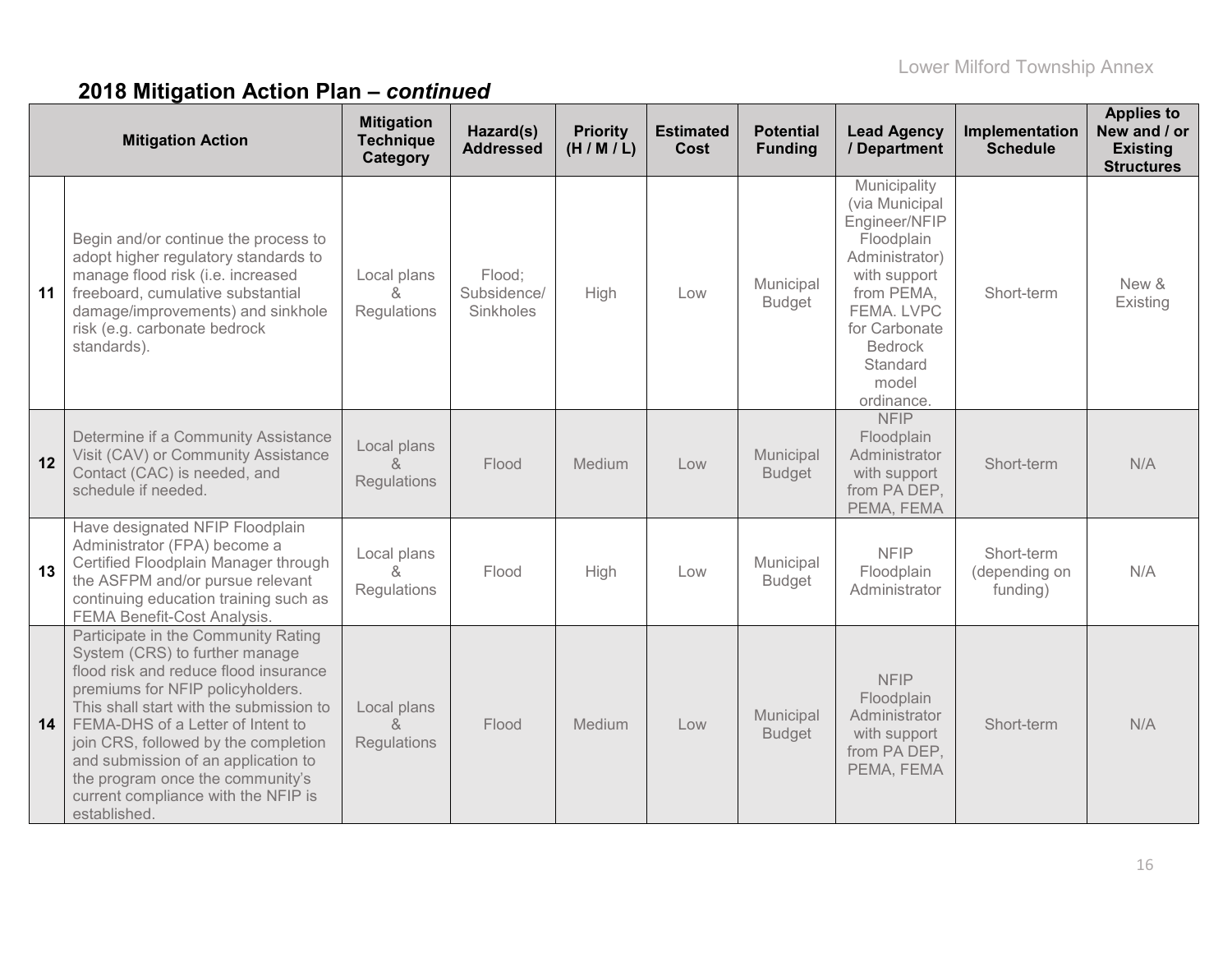|    | <b>Mitigation Action</b>                                                                                                                                                                                                                                                          | <b>Mitigation</b><br><b>Technique</b><br>Category | Hazard(s)<br><b>Addressed</b> | <b>Priority</b><br>(H/M/L) | <b>Estimated</b><br>Cost                  | <b>Potential</b><br><b>Funding</b>                                                                        | <b>Lead Agency</b><br>/ Department                                                                                                            | Implementation<br><b>Schedule</b>       | <b>Applies to</b><br>New and / or<br><b>Existing</b><br><b>Structures</b> |
|----|-----------------------------------------------------------------------------------------------------------------------------------------------------------------------------------------------------------------------------------------------------------------------------------|---------------------------------------------------|-------------------------------|----------------------------|-------------------------------------------|-----------------------------------------------------------------------------------------------------------|-----------------------------------------------------------------------------------------------------------------------------------------------|-----------------------------------------|---------------------------------------------------------------------------|
| 15 | Obtain and archive elevation<br>certificates for NFIP compliance.                                                                                                                                                                                                                 | Local plans<br>&<br>Regulations                   | Flood                         | High                       | Low                                       | Municipal<br><b>Budget</b>                                                                                | <b>NFIP</b><br>Floodplain<br>Administrator                                                                                                    | On-going                                | N/A                                                                       |
| 16 | Continue to support the<br>implementation, monitoring,<br>maintenance, and updating of this, as<br>defined in Section 7.0                                                                                                                                                         | All<br>Categories                                 | All Hazards                   | <b>High</b>                | $Low -$<br>High (for<br>5-year<br>update) | Municipal<br>Budget,<br>possibly<br><b>FEMA</b><br>Mitigation<br>Grant<br>Funding for<br>5-year<br>update | Municipality<br>(via mitigation<br>planning<br>p.o.c's) w/<br>support from<br>Planning<br><b>Partners</b><br>(through their<br>p.oc.'s), PEMA | On-going                                | New &<br>Existing                                                         |
| 17 | Complete the ongoing updates of the<br><b>Comprehensive Emergency</b><br><b>Management Plans</b>                                                                                                                                                                                  | Local plans<br>$\alpha$<br>Regulations            | All Hazards                   | High                       | Low                                       | Municipal<br><b>Budget</b>                                                                                | Municipality<br>with support<br>from PEMA                                                                                                     | Ongoing                                 | New &<br>Existing                                                         |
| 18 | Create/enhance/maintain mutual aid<br>agreements with neighboring<br>communities for continuity of<br>operations.                                                                                                                                                                 | All<br>Categories                                 | All Hazards                   | High                       | Low                                       | Municipal<br><b>Budget</b>                                                                                | Municipality w/<br>support from<br>surrounding<br>municipalities<br>and County                                                                | Ongoing                                 | New &<br>Existing                                                         |
| 19 | Develop and maintain capabilities to<br>process FEMA/PEMA paperwork<br>after disasters; qualified damage<br>assessment personnel - Improve<br>post-disaster capabilities - damage<br>assessment; FEMA/PEMA paperwork<br>compilation, submissions, record<br>keeping.              | Education<br>& Awareness                          | All Hazards                   | Medium                     | Medium                                    | Municipal<br><b>Budget</b>                                                                                | Municipality<br>with support<br>from County,<br>PEMA, FEMA                                                                                    | Short-term                              | N/A                                                                       |
| 20 | Work with regional agencies (i.e.<br>County and PEMA) to help develop<br>damage assessment capabilities at<br>the local level through such things as<br>training programs, certification of<br>qualified individuals (e.g. code<br>officials, floodplain managers,<br>engineers). | Education<br>& Awareness                          | All Hazards                   | Medium                     | Medium                                    | Municipal<br>budget,<br><b>FEMA</b><br>HMA grant<br>programs                                              | Municipality<br>with support<br>from County,<br><b>PEMA</b>                                                                                   | Short-term<br>(depending on<br>funding) | N/A                                                                       |